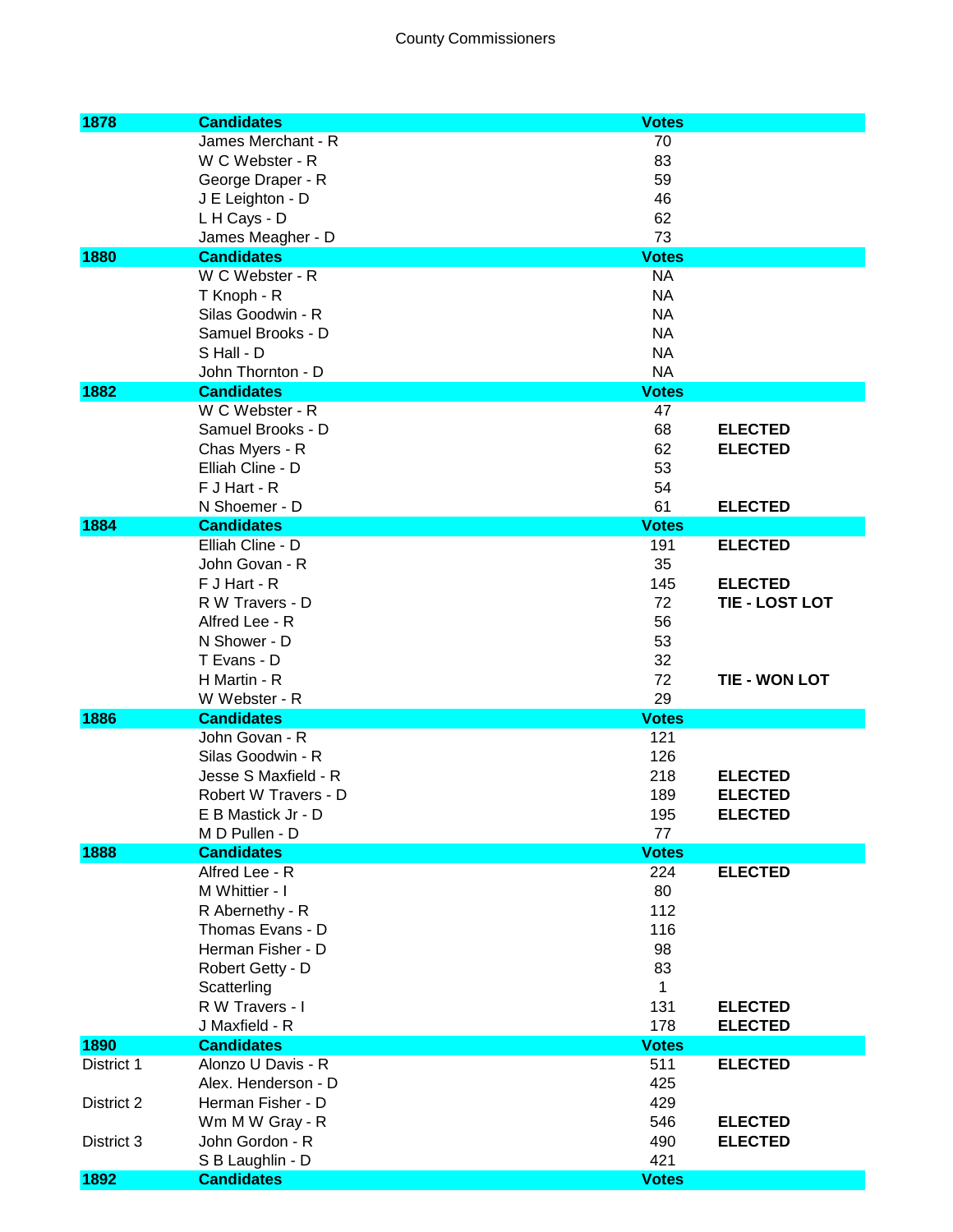| District 1         | John B Knapman - R<br>James B Dick - D<br>Herman Sindars - People                  | 475<br>468<br>369        | <b>ELECTED</b>                   |
|--------------------|------------------------------------------------------------------------------------|--------------------------|----------------------------------|
| District 2         | Fitch J Hart - R<br>Robert W Wilson - D                                            | 404<br>307               |                                  |
| District 3         | A O'Brien - People<br>George Lamb - R<br>Hans Hansen - D                           | 478<br>490<br>439        | <b>ELECTED</b><br><b>ELECTED</b> |
|                    | F Edwards - People                                                                 | 391                      |                                  |
| 1894<br>District 1 | <b>Candidates</b><br><b>Charley Patton</b>                                         | <b>Votes</b><br>1        |                                  |
|                    | <b>Armor Smith</b><br>James B Dick - D                                             | $\overline{2}$<br>78     | <b>ELECTED</b>                   |
| District 2         | F J Hart - R<br>Perry Wiley - D                                                    | 191<br>221               |                                  |
| District 3         | T M Graybill - P<br>Merrill Whittier - R<br>S G Tuttle - D<br>Ivan Horn - P        | 246<br>143<br>142<br>122 | <b>ELECTED</b><br><b>ELECTED</b> |
| 1896               | <b>Candidates</b>                                                                  | <b>Votes</b>             |                                  |
| District 1         | James Lawrenson - R<br>George Lotzgesell - D                                       | 452<br>515               | <b>ELECTED</b>                   |
| District 2         | W E Hamilton - P<br>Warren R Dodge - R<br>Chas E Gilmur - D                        | 286<br>606<br>247        | <b>ELECTED</b>                   |
| District 3         | R H Derring(sp) - P<br>W G Blehuer - ?                                             | 393<br>560               |                                  |
|                    | S G Tuttle - ?                                                                     | 597                      | <b>ELECTED</b>                   |
| 1898               | <b>Candidates</b>                                                                  | <b>Votes</b>             |                                  |
|                    |                                                                                    |                          |                                  |
| District 1         | C W Thompson<br>James Wallace<br><b>E</b> Fred Morris                              | 471<br>428<br>47         | <b>ELECTED</b>                   |
| District 2         | Warren R Dodge<br>David Allen<br>David O'Brien                                     | 549<br>358<br>57         | <b>ELECTED</b>                   |
| 1900               | <b>Candidates</b>                                                                  | <b>Votes</b>             |                                  |
| District 2         | $E F Gurin(sp) - R$<br>Alfred Filion - D                                           | 591<br>554               | <b>ELECTED</b>                   |
| District 3         | Axel Forsberg - Soc<br>D A Christopher - R<br>Harvey Lesure - D<br>J Walgren - Soc | 37<br>611<br>487<br>51   | <b>ELECTED</b>                   |
| 1902               | <b>Candidates</b>                                                                  | <b>Votes</b>             |                                  |
| District 1         | Chas W Thompson - ?<br>Wm Ward - ?                                                 | 569<br>533               | <b>ELECTED</b>                   |
| District 3         | J M Grant - ?<br>David A Christopher - ?<br>S G Tuttle - ?                         | 36<br>582<br>550         | <b>ELECTED</b>                   |
| 1904               | <b>Candidates</b>                                                                  | <b>Votes</b>             |                                  |
| District 1         | Hans J Bugge - ?<br>Cyrus White - ?                                                | 687<br>530               | <b>ELECTED</b>                   |
| District 2         | Benjamin F Woods - ?<br>James Palmer - ?<br>A I Filion - ?<br>Fred Crozier - ?     | 85<br>564<br>697<br>57   | <b>ELECTED</b>                   |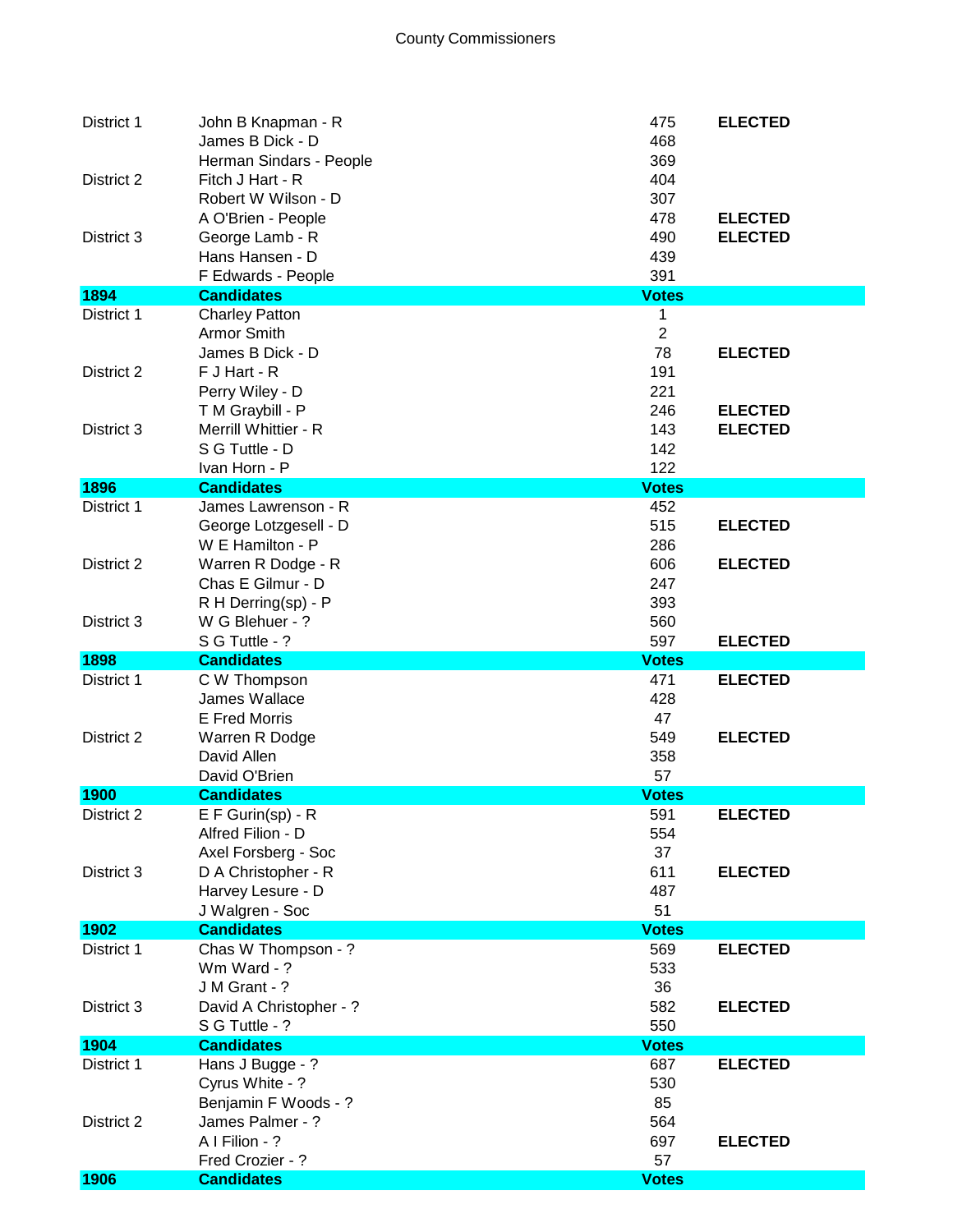| District 2         | G M Lauridsen - ?<br>H S Coleman - ?<br>J B Fleming - ? | 734<br>462<br>63 | <b>ELECTED</b> |
|--------------------|---------------------------------------------------------|------------------|----------------|
| District 3         | K O Erickson - ?<br>Seth G Tuttle - ?                   | 652<br>519       | <b>ELECTED</b> |
| 1908               | <b>Candidates</b>                                       | <b>Votes</b>     |                |
| District 1         | Hans J Bugge - R                                        | 902              | <b>ELECTED</b> |
|                    | U G Critchfield - D                                     | 578              |                |
| District 3         | K O Erickson - R                                        | 809              | <b>ELECTED</b> |
|                    | S G Tuttle - D                                          | 657              |                |
| 1910               | <b>Candidates</b>                                       | <b>Votes</b>     |                |
| District 1         | Frank Lotzgesell - R                                    | 876              | <b>ELECTED</b> |
|                    | Chris Miller - D                                        | 298              |                |
|                    | J M Ward - Soc                                          | 171              |                |
| District 2         | John C Hansen - R                                       | 636              | <b>ELECTED</b> |
|                    | Alfred I Filion - D                                     | 596              |                |
|                    |                                                         | 150              |                |
|                    | Henry C Hanson - Soc<br><b>Candidates</b>               |                  |                |
| 1912<br>District 2 | John C Hansen - R                                       | <b>Votes</b>     | <b>ELECTED</b> |
|                    |                                                         | 1070             |                |
|                    | Stephen Land - D                                        | 760              |                |
|                    | E L Ware - Soc                                          | 528              |                |
| District 3         | James F Clark - R                                       | 1199             |                |
|                    | Guy Lesure - ?                                          | 1                |                |
|                    | Bullock - ?                                             |                  |                |
|                    | James Anderson - ?                                      | 1                |                |
| 1914               | <b>Candidates</b>                                       | <b>Votes</b>     |                |
| District 1         | James Dick - R                                          | 1375             | <b>ELECTED</b> |
|                    | J A Adams - D                                           | 881              |                |
|                    | L L Ramalia - Soc                                       | 464              |                |
|                    | P J Wooods - ?                                          | 1                |                |
| District 3         | James F Clark - R                                       | 1291             | <b>ELECTED</b> |
|                    | Guy Lesure - I                                          | 852              |                |
|                    | Seht I Davis - ?                                        | 1                |                |
|                    | Ralph Davis - ?                                         |                  |                |
| 1916               | <b>Candidates</b>                                       | <b>Votes</b>     |                |
| District 1         | James Dick - R                                          | 1569             | <b>ELECTED</b> |
|                    | Hayes Evans - D                                         | 1183             |                |
|                    | L L Ramalia - Soc                                       | 342              |                |
| District 2         | Garfield Davis - R                                      | 1474             | <b>ELECTED</b> |
|                    | David Govan - D                                         | 1379             |                |
|                    | H S Bullock - SOC                                       | 350              |                |
| 1918               | <b>Candidates</b>                                       | <b>Votes</b>     |                |
| District 2         | W D Miller - R                                          | 1067             | <b>ELECTED</b> |
|                    | Garf Davis - ?                                          | 1                |                |
|                    | H A Falk - L                                            | 336              |                |
|                    | Iver Iverson - ?                                        | 1                |                |
| District 3         | Theodore Rixon - R                                      | 1014             | <b>ELECTED</b> |
|                    | Iver Iverson - L                                        | 183              |                |
| 1920               | <b>Candidates</b>                                       | <b>Votes</b>     |                |
| District 1         | Thad Wagner - R                                         | 1577             | <b>ELECTED</b> |
|                    | Hayes Evans - D                                         | 672              |                |
|                    | W M Graham - Farm Labor                                 | 1038             |                |
| District 3         | Theodore Rixon - R                                      | 1790             | <b>ELECTED</b> |
|                    | Lincoln Sands - Farm Labor                              | 1279             |                |
| 1922               | <b>Candidates</b>                                       | <b>Votes</b>     |                |
| District 1         | Thad Wagner - R                                         | 1580             | <b>ELECTED</b> |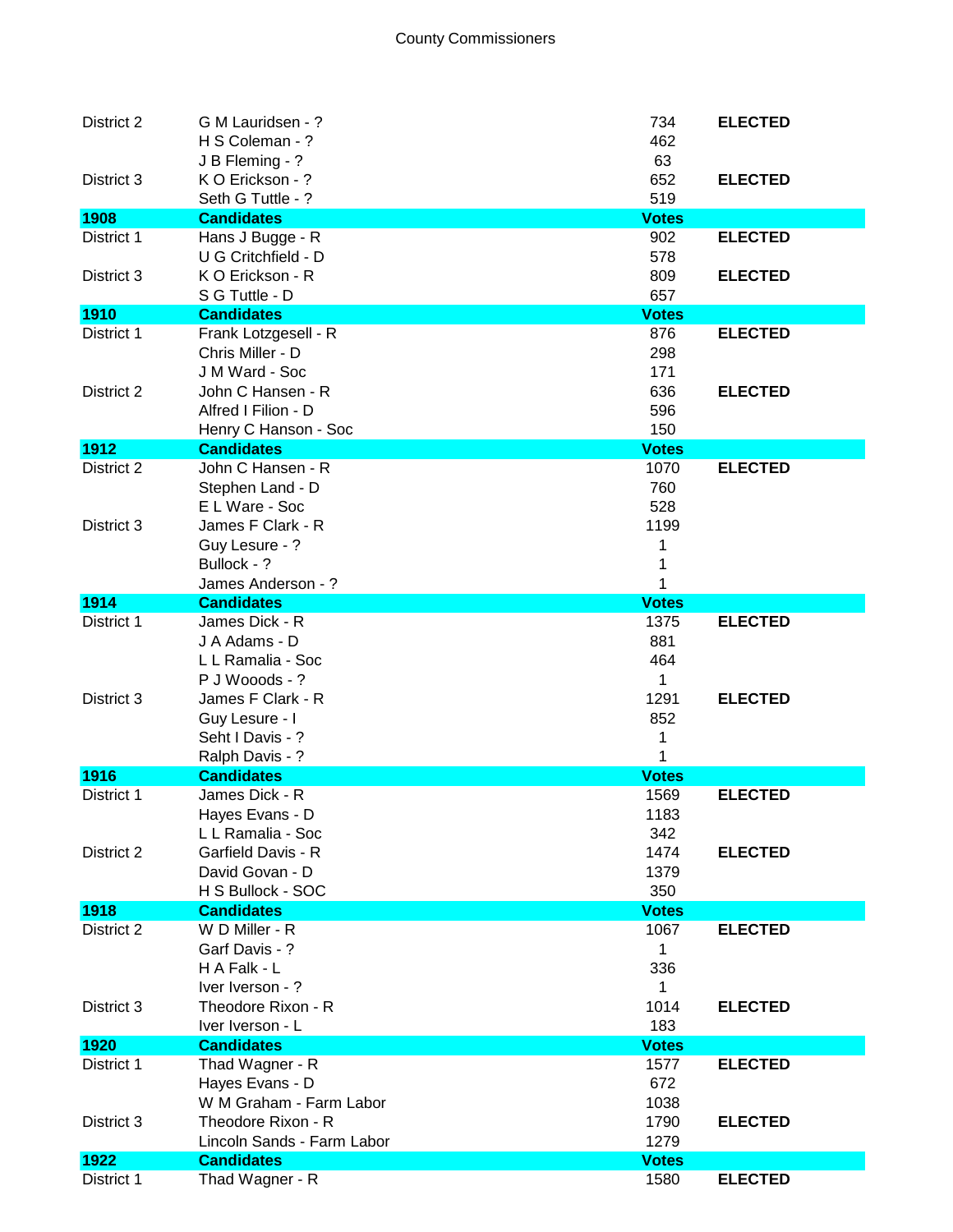| District 2               | John A Thompson - D<br>E E Seevers - Farm Labor<br>Orin H Babcock - R<br>O A Pettitt - D<br>J W Bourm - Farm Labor | 213<br>1124<br>1650<br>262<br>982 | <b>ELECTED</b>                   |
|--------------------------|--------------------------------------------------------------------------------------------------------------------|-----------------------------------|----------------------------------|
| 1924                     | <b>Candidates</b>                                                                                                  | <b>Votes</b>                      |                                  |
| District 2<br>District 3 | Orin H Babcock - R<br>George Lamb - R<br>Harry Shank - R<br>H Belden - R<br>James Mansfield - R                    | 2964<br>2686<br>1<br>1<br>4       | <b>ELECTED</b><br><b>ELECTED</b> |
| 1926                     | <b>Candidates</b>                                                                                                  | <b>Votes</b>                      |                                  |
| District 1<br>District 3 | Frank Lotzgesell<br>J A Thompson<br>George Lamb                                                                    | 2420<br>648<br>2435               | <b>ELECTED</b><br><b>ELECTED</b> |
|                          | <b>James Clark</b><br><b>Frank Twaddle</b>                                                                         | 3<br>1                            |                                  |
| 1930                     | <b>Candidates</b>                                                                                                  | <b>Votes</b>                      |                                  |
| District 2               | A G Draper - R<br>A F Eacrett - D                                                                                  | 3566<br>1151                      | <b>ELECTED</b>                   |
| District 3<br>1932       | James F Clark - R<br><b>Candidates</b>                                                                             | 3677<br><b>Votes</b>              | <b>ELECTED</b>                   |
| District 1               | P S Govan - R<br>Joe L Keeler - D<br>H M Bennett - Liberty                                                         | 2015<br>2806<br>2425              | <b>ELECTED</b>                   |
| District 3               | James F Clark - R<br>Ben Arndt - D<br>Wm Peterson - Liberty                                                        | 2462<br>2567<br>2284              | <b>ELECTED</b>                   |
| 1934                     | <b>Candidates</b>                                                                                                  | <b>Votes</b>                      |                                  |
|                          |                                                                                                                    |                                   |                                  |
| District 1<br>District 2 | Frank Lotzgesell - R<br>Hayes Evans - D<br>Wilbur Johnson - Com<br>Ray Haynes - R                                  | 1918<br>4130<br>107<br>2429       | <b>ELECTED</b>                   |
|                          | Arnold Levy - D<br>Lew Thompson<br>Albert Strout - Comm                                                            | 3014<br>867<br>118                | <b>ELECTED</b>                   |
| 1936                     | <b>Candidates</b>                                                                                                  | <b>Votes</b>                      |                                  |
| District 2               | Arnold Levy - D<br>Herbert H Wood - R                                                                              | 4391<br>3608                      | <b>ELECTED</b>                   |
| District 3               | J E Mansfield - D<br>George Siegfreed - R                                                                          | 4717<br>2901                      | <b>ELECTED</b>                   |
| 1938                     | <b>Candidates</b>                                                                                                  | <b>VOTES</b>                      |                                  |
|                          | No election records on file                                                                                        |                                   |                                  |
| 1940                     | <b>Candidates</b>                                                                                                  | <b>Votes</b>                      |                                  |
| District 1<br>District 2 | Roy Atterberry - D<br>Jen S Bugge - R<br>Harry Le Gear - D                                                         | 4854<br>3844<br>4773              | <b>ELECTED</b><br><b>ELECTED</b> |
|                          | A T Sandison - R                                                                                                   | 4116                              |                                  |
| 1942                     | <b>Candidates</b>                                                                                                  | <b>Votes</b>                      |                                  |
| District 2               | Harry Le Gear - D<br>Edward G Mills - R                                                                            | 2527<br>2599                      | <b>ELECTED</b>                   |
| District 3               | E C Horton - D<br>Dan E Sheared - R                                                                                | 2607<br>1902                      | <b>ELECTED</b>                   |
| 1944<br>District 1       | <b>Candidates</b><br>Roy Atterberry - D                                                                            | <b>Votes</b><br>4517              | <b>ELECTED</b>                   |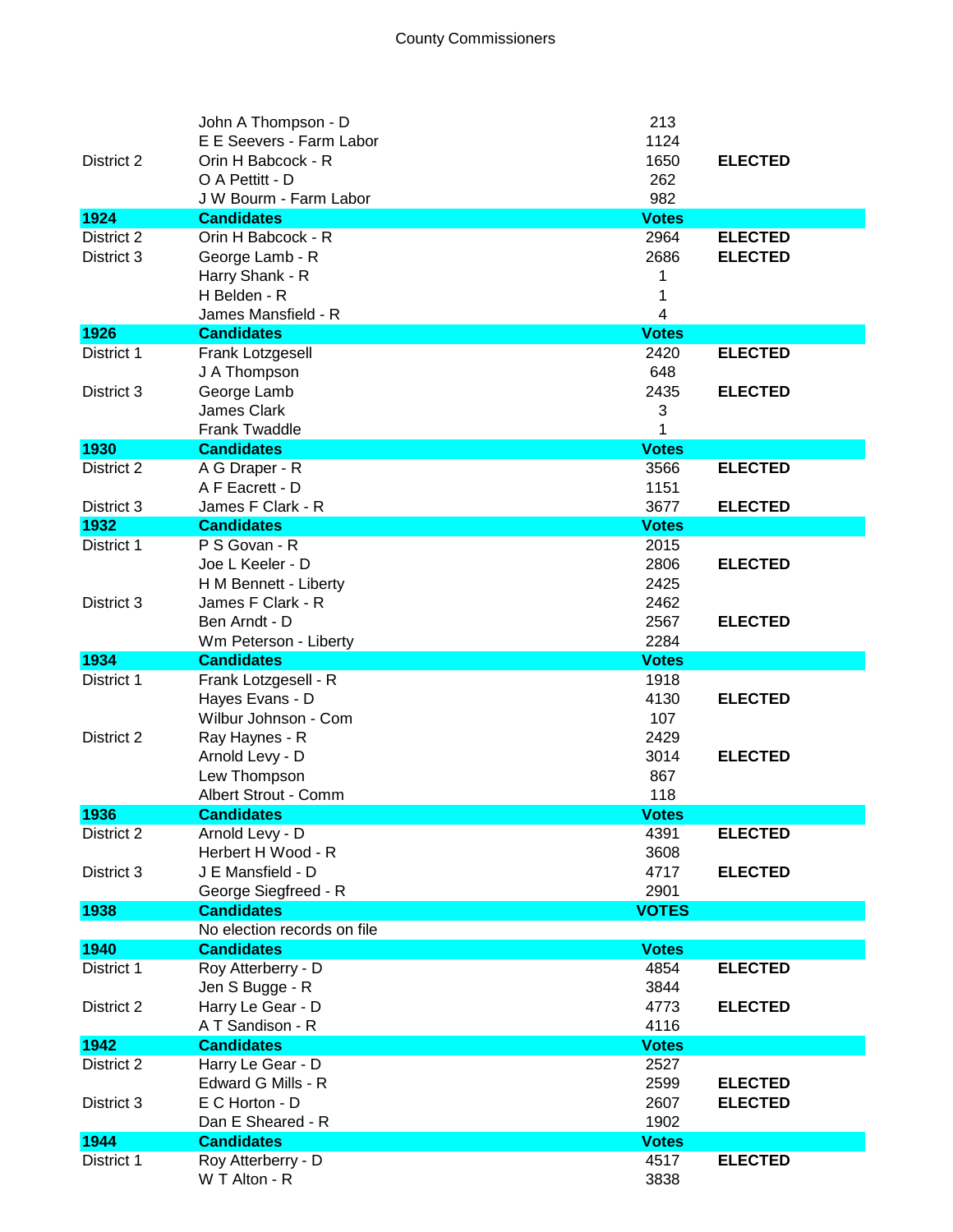| District 3 | Albert A Fletcher - D                           | 4336         | <b>ELECTED</b> |
|------------|-------------------------------------------------|--------------|----------------|
|            | Jack Olson - R                                  | 3787         |                |
| 1946       | <b>Candidates</b>                               | <b>Votes</b> |                |
| District 1 | Fred G Evans - D                                | 3729         | <b>ELECTED</b> |
|            | Henry Lotzgsell - R                             | 3508         |                |
| District 2 | Robert O'Brien - D                              | 3851         | <b>ELECTED</b> |
|            | Edward G Mills - R                              | 3340         |                |
| 1948       | <b>Candidates</b>                               | <b>Votes</b> |                |
| District 2 | Robert O'Brien - D                              | 4692         | <b>ELECTED</b> |
|            | Edward N Fitzgerald - R                         | 3814         |                |
| District 3 | Walter Roberge - D                              | 4286         | <b>ELECTED</b> |
|            | Kenneth Cowan - R                               | 3505         |                |
| 1950       | <b>Candidates</b>                               | <b>Votes</b> |                |
| District 1 | Fred G Evans - D                                | 4789         | <b>ELECTED</b> |
|            | George W Spath - R                              | 3381         |                |
| District 3 | Walter Roberge - D                              | 4726         | <b>ELECTED</b> |
|            | Henry H Bechtold - R                            | 3250         |                |
| 1952       | <b>Candidates</b>                               | <b>Votes</b> |                |
| District 1 | Fred G Evans - D                                | 5195         | <b>ELECTED</b> |
|            | Nicholas Heuhslein - R                          | 4918         |                |
| District 2 | Robert O'Brien - D                              | 4494         |                |
|            | Lyle T Watson - R                               | 5838         | <b>ELECTED</b> |
| 1954       | <b>Candidates</b>                               | <b>Votes</b> |                |
| District 2 | R O Wahlgren - R                                | 4260         |                |
|            | Bert L Cole - D                                 | 5017         | <b>ELECTED</b> |
| 1956       | <b>Candidates</b>                               | <b>Votes</b> |                |
| District 1 | W T "Bill" Alton - R                            | 4954         |                |
|            | Val Cameron - D                                 | 5525         | <b>ELECTED</b> |
| District 2 | Clifford G Swain - R                            | 3112         |                |
|            | Elmer L Critchfield - D                         | 7682         | <b>ELECTED</b> |
| 1958       | <b>Candidates</b>                               | <b>Votes</b> |                |
|            | W A Sandison - R                                | 1            |                |
|            |                                                 |              |                |
|            | Hugh John Cameron - R                           | 1            |                |
|            | Thomas Markley - R                              |              |                |
|            | Thomas H "Tom" Mansfield - D                    | 7288         | <b>ELECTED</b> |
| 1960       | <b>Candidates</b>                               | <b>Votes</b> |                |
| District 1 | W T "Bill" Alton - R                            | 5836         |                |
|            | Val Cameron - D                                 | 6100         | <b>ELECTED</b> |
| District 2 | Vaughn Davidson - R                             | 4460         |                |
|            | Elmer L Critchfield - D                         | 7307         | <b>ELECTED</b> |
| 1962       | <b>Candidates</b>                               | <b>Votes</b> |                |
| District 1 | Howard Cameron - R                              | 4368         |                |
|            | Harvey Eacrett - D                              | 5212         | <b>ELECTED</b> |
| District 3 | Ted Spoelstra - R                               | 4619         |                |
|            | Thomas H Mansfield - D                          | 4911         | <b>ELECTED</b> |
| 1964       | <b>Candidates</b>                               | <b>Votes</b> |                |
| District 1 | Kenneth L Peterson*                             | 5200         |                |
|            | Harvey Eacrett*                                 | 7073         | <b>ELECTED</b> |
| District 2 |                                                 | 5065         |                |
|            | Laurence E "Larry" Winters*<br>E L Critchfield* | 7459         | <b>ELECTED</b> |
|            | *No party designations listed                   |              |                |
| 1966       | <b>Candidates</b>                               | <b>Votes</b> |                |
| District 3 | Thomas H Mansfield - D                          | 5638         | <b>ELECTED</b> |
|            | Robert "Bob" Tuttle - R                         | 4105         |                |
| 1968       | <b>Candidates</b>                               | <b>Votes</b> |                |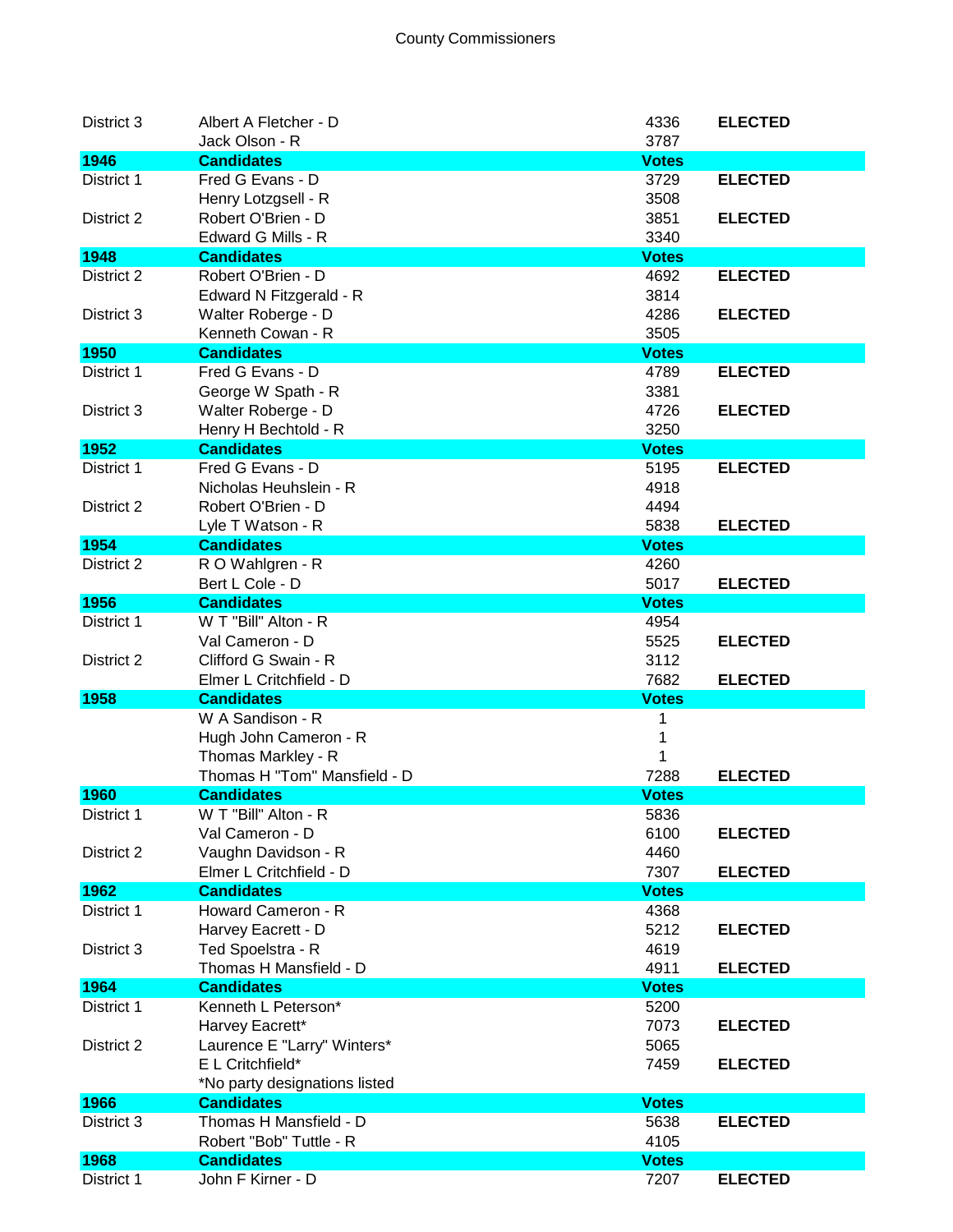|                                | Wm (Bill) McCrorie - R         | 5984         |                  |
|--------------------------------|--------------------------------|--------------|------------------|
| District 2                     | E L (Elmer) Critchfield - D    | 4948         |                  |
|                                | Harry Lydiard - R              | 8358         | <b>ELECTED</b>   |
| 1970                           | <b>Candidates</b>              | <b>Votes</b> |                  |
| District 3                     | D J Caulkins - D               | 5091         | <b>ELECTED</b>   |
|                                | Arthur Munson - R              | 5085         |                  |
| 1972                           | <b>Candidates</b>              | <b>Votes</b> |                  |
| District 1                     | William Knapman - D            | 8264         | <b>ELECTED</b>   |
|                                | Charles E Blake Jr - R         | 6064         |                  |
| District 2                     | Frank Feeley - D               | 7489         | <b>ELECTED</b>   |
|                                | Les Roline - R                 | 6920         |                  |
| 1974                           | <b>Candidates</b>              | <b>Votes</b> |                  |
| District 3                     | Evelyn B Tinkham - R           | 5610         |                  |
|                                | D J Caulkins - D               | 5956         | <b>ELECTED</b>   |
| 1976                           | <b>Candidates</b>              | <b>Votes</b> |                  |
| <b>Commissioners Recalled</b>  |                                |              |                  |
| <b>Recall Election 2-24-76</b> |                                |              |                  |
| District 1                     | Rosemary Cockrill - D          |              | <b>APPOINTED</b> |
| District 3                     | Howard V Doherty Jr - D        |              | <b>APPOINTED</b> |
| <b>November</b>                |                                |              |                  |
| District 1                     | Dick Lotzgesell - R            | 10427        | <b>ELECTED</b>   |
|                                | Bill Knapman - D               | 6856         |                  |
| District 2                     | Ronald N Richards - D          | 11856        | <b>ELECTED</b>   |
| District 3                     | Verl C Poole - R               | 5072         |                  |
|                                | Howard V (Mike) Doherty Jr - D | 11496        | <b>ELECTED</b>   |
| 1978                           | <b>Candidates</b>              | <b>VOTES</b> |                  |
| District 3                     | Harry L Lydiard - R            | 6953         | <b>ELECTED</b>   |
|                                | Earl L Kennedy - D             | 6581         |                  |
| 1979                           | <b>Candidates</b>              | <b>Votes</b> |                  |
| District 1                     | Dick Lotzgesell - R            | 6110         | <b>ELECTED</b>   |
|                                | Robert J (Bob) Clark - D       | 5271         |                  |
| 1980                           | <b>Candidates</b>              | <b>Votes</b> |                  |
| District 2                     | Donald W Feeley - R            | 11592        | <b>ELECTED</b>   |
|                                | Dorothy C Duncan - D           | 9511         |                  |
| 1982                           | <b>Candidates</b>              | <b>Votes</b> |                  |
| District 3                     | Lawrence Gaydeski - R          | 9473         | <b>ELECTED</b>   |
|                                | Jervis F Russell - D           | 8031         |                  |
| 1983                           | <b>Candidates</b>              | <b>Votes</b> |                  |
| District 1                     | Dick Lotzgesell - R            | 5748         |                  |
|                                | Bill Knapman - D               | 4645         |                  |
|                                | Evan Jones - Ind               | 6188         | <b>ELECTED</b>   |
| 1984                           | <b>Candidates</b>              | <b>Votes</b> |                  |
| District 2                     | Dennis Bragg - R               | 11521        |                  |
|                                | Dorothy C Duncan - D           | 11705        | <b>ELECTED</b>   |
| 1986                           | <b>Candidates</b>              | <b>Votes</b> |                  |
| District 3                     | Lawrence Gaydeski - R          | 12981        | <b>ELECTED</b>   |
| 1987                           | <b>Candidates</b>              | <b>Votes</b> |                  |
| District 1                     | David Cummins - R              | 6750         |                  |
|                                | Dave Cameron - D               | 7665         | <b>ELECTED</b>   |
| 1988                           | <b>Candidates</b>              | <b>Votes</b> |                  |
| District 2                     | Ed King - R                    | 9260         |                  |
|                                | Dorothy C Duncan - D           | 12916        | <b>ELECTED</b>   |
| 1990                           | <b>Candidates</b>              | <b>Votes</b> |                  |
| District 3                     | Paul H Kovatch - D             | 6193         |                  |
|                                | Lawrence Gaydeski - R          | 10951        | <b>ELECTED</b>   |
| 1991                           | <b>Candidates</b>              | <b>Votes</b> |                  |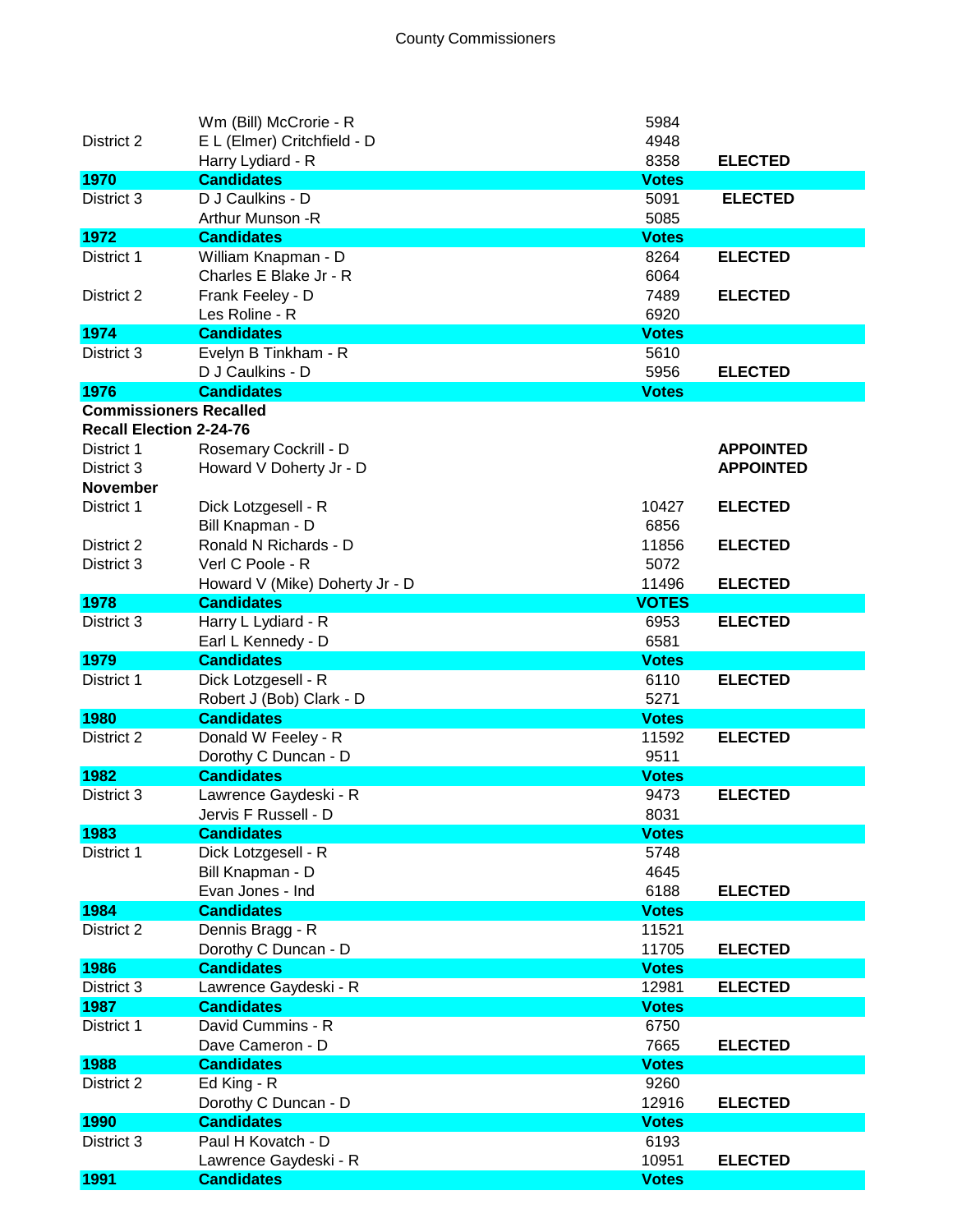| District 1 | Dave Cameron - D                                       | 9821         | <b>ELECTED</b> |
|------------|--------------------------------------------------------|--------------|----------------|
|            | Lynne Riensche - R                                     | 9780         |                |
| 1992       | <b>Candidates</b>                                      | <b>Votes</b> |                |
| District 2 | Dorothy C Duncan - D                                   | 15593        | <b>ELECTED</b> |
|            | David W Allen - Ind Cand                               | 10939        |                |
| 1994       | <b>Candidates</b>                                      | <b>Votes</b> |                |
| District 3 | Joseph H McGimpsey - D                                 | 7120         |                |
|            | Phillip Kitchel - R                                    | 14340        | <b>ELECTED</b> |
| 1995       | <b>Candidates</b>                                      | <b>Votes</b> |                |
| District 1 | Steve Tharinger -D                                     | 7340         |                |
|            | Martha Ireland - R                                     | 10655        | <b>ELECTED</b> |
| 1996       | <b>Candidates</b>                                      | <b>Votes</b> |                |
| District 2 | Carole Boardman - D                                    | 14415        | <b>ELECTED</b> |
|            | Brando Blore - R                                       | 13552        |                |
| 1998       | <b>Candidates</b>                                      | <b>Votes</b> |                |
| District 3 | H V "Mike" Doherty - D                                 | 13702        | <b>ELECTED</b> |
|            | Phillip Kitchel - R                                    | 11908        |                |
| 1999       | <b>Candidates</b>                                      | <b>Votes</b> |                |
| District 1 | Steve Tharinger - D                                    | 12558        | <b>ELECTED</b> |
|            | Martha M Ireland - R                                   | 12471        |                |
|            | <b>Candidates</b>                                      |              |                |
| 2000       |                                                        | <b>Votes</b> |                |
| District 2 | Carole Boardman - D                                    | 12340        |                |
|            | Mike Chapman - R                                       | 17439        | <b>ELECTED</b> |
| 2002       | <b>Candidates</b>                                      | <b>Votes</b> |                |
| District 3 | Howard V. (Mike) Doherty Jr - D                        | 12984        | <b>ELECTED</b> |
|            | Phillip Kitchel - R                                    | 12704        |                |
| 2003       | <b>Candidates</b>                                      | <b>Votes</b> |                |
| District 1 | Steve Tharinger - D                                    | 11968        | <b>ELECTED</b> |
|            | Sue Forde - R                                          | 9777         |                |
| 2004       | <b>Candidates</b>                                      | <b>Votes</b> |                |
| District 2 | Mike Chapman - R                                       | 23728        | <b>ELECTED</b> |
| 2006       | <b>Candidates</b>                                      | <b>Votes</b> |                |
| District 3 | Howard V. (Mike) Doherty Jr - D                        | 20685        | <b>ELECTED</b> |
| 2007       | <b>Candidates</b>                                      | <b>Votes</b> |                |
| District 1 | Steve Tharinger - D                                    | 13970        | <b>ELECTED</b> |
|            | Bob Forde - R                                          | 10018        |                |
| 2008       | <b>Candidates</b>                                      | <b>Votes</b> |                |
|            |                                                        |              | <b>ELECTED</b> |
| District 2 | Mike Chapman - States No Party Preference              | 23645        |                |
|            | Terry L Roth - Prefers Republican Party                | 11760        |                |
| 2010       | <b>Candidates</b>                                      | <b>Votes</b> |                |
| District 3 | Howard V. (Mike) Doherty Jr - Prefers Democratic Party | 16578        | <b>ELECTED</b> |
|            | Robin V. Poole - Prefers Republican Party              | 15479        |                |
| 2011       | <b>Candidates</b>                                      | <b>Votes</b> |                |
| District 1 | Jim McEntire - Prefers Republican Party                | 13252        | <b>ELECTED</b> |
|            | Linda Barnfather - Prefers Democrat Party              | 12194        |                |
| 2012       | <b>Candidates</b>                                      | <b>Votes</b> |                |
| District 2 | Mike Chapman - States No Party Preference              | 21901        | <b>ELECTED</b> |
|            | Maggie Roth - Prefers Republican Party                 | 13195        |                |
| 2014       | <b>Candidates</b>                                      | <b>Votes</b> |                |
| District 3 | Sissi Bruch - Prefers Democratic Party                 | 13087        |                |
|            | Bill Peach - Prefers Republican Party                  | 13997        | <b>ELECTED</b> |
| 2015       | <b>Candidates</b>                                      | <b>Votes</b> |                |
| District 1 | Jim McEntire - Prefers Republican Party                | 10166        |                |
|            |                                                        |              |                |
|            | Mark Ozias - Prefers Democrat Party                    | 11554        | <b>ELECTED</b> |
| 2016       | <b>Candidates</b>                                      | <b>Votes</b> |                |
| District 2 | Ron Richards - Prefers Democratic Party                | 5250         |                |